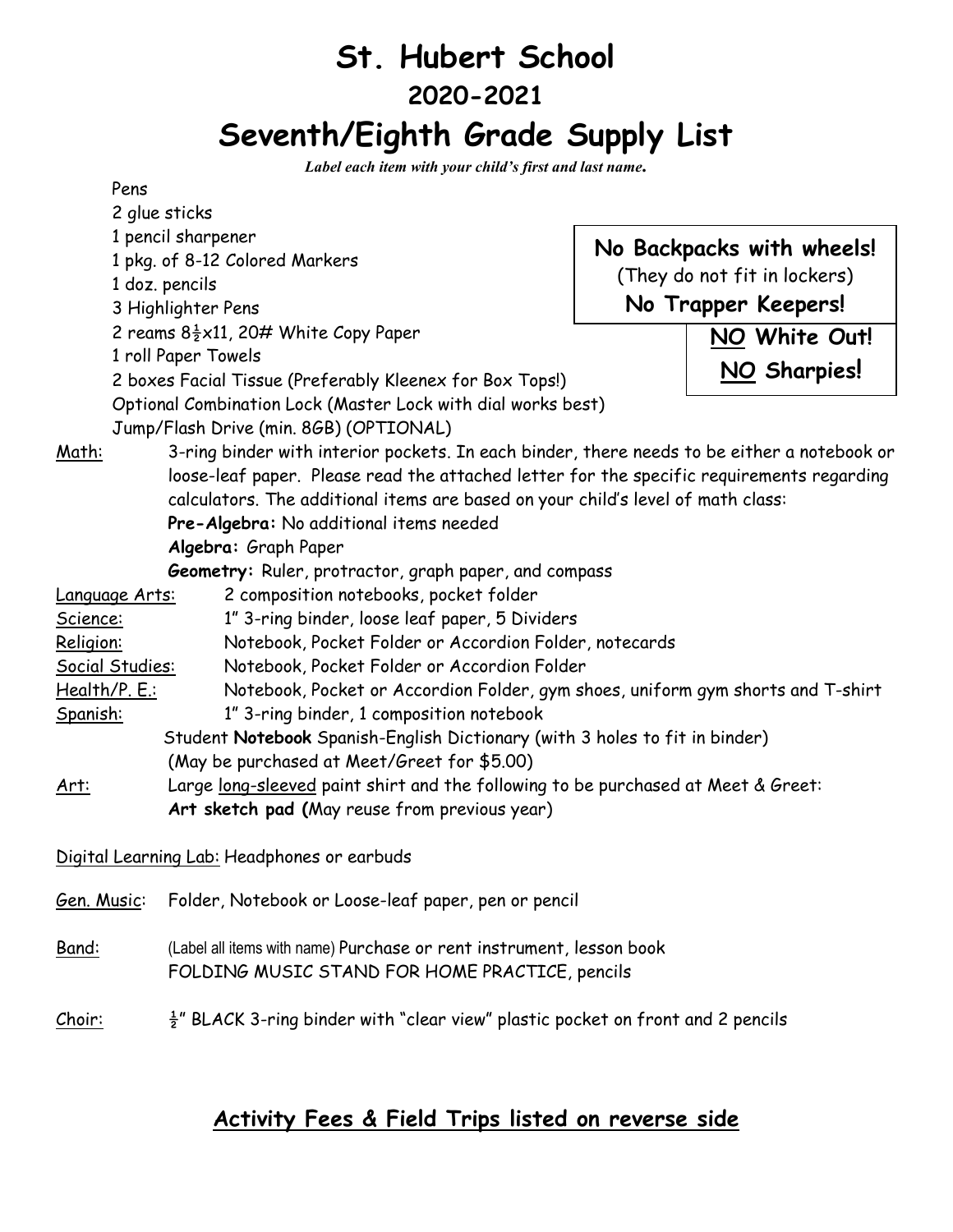## **Seventh Grade Fees: \$135 ESTIMATED - SUBJECT TO CHANGE DEPENDING ON COVID-19 SITUATION**

The activity fee includes special supplies particular to seventh grade, yearbook, Lenten retreat, and field trips.

Estimated cost of Environmental Camp in May is \$190

## **Eighth Grade Fees: \$180 ESTIMATED - SUBJECT TO CHANGE DEPENDING ON COVID-19 SITUATION**

The activity fee includes special supplies particular to eighth grade, yearbook, Lenten retreat, graduation fee and DVD, and field trips.

Estimated cost of Washington D.C. Trip in May is \$1,560

## **Band Field Trips planned for 2020-2021**

Summerwood (Select musicians in small ensembles) – No fee

MMEA Band Festival (Wind Ensemble) – Fee determined at later date